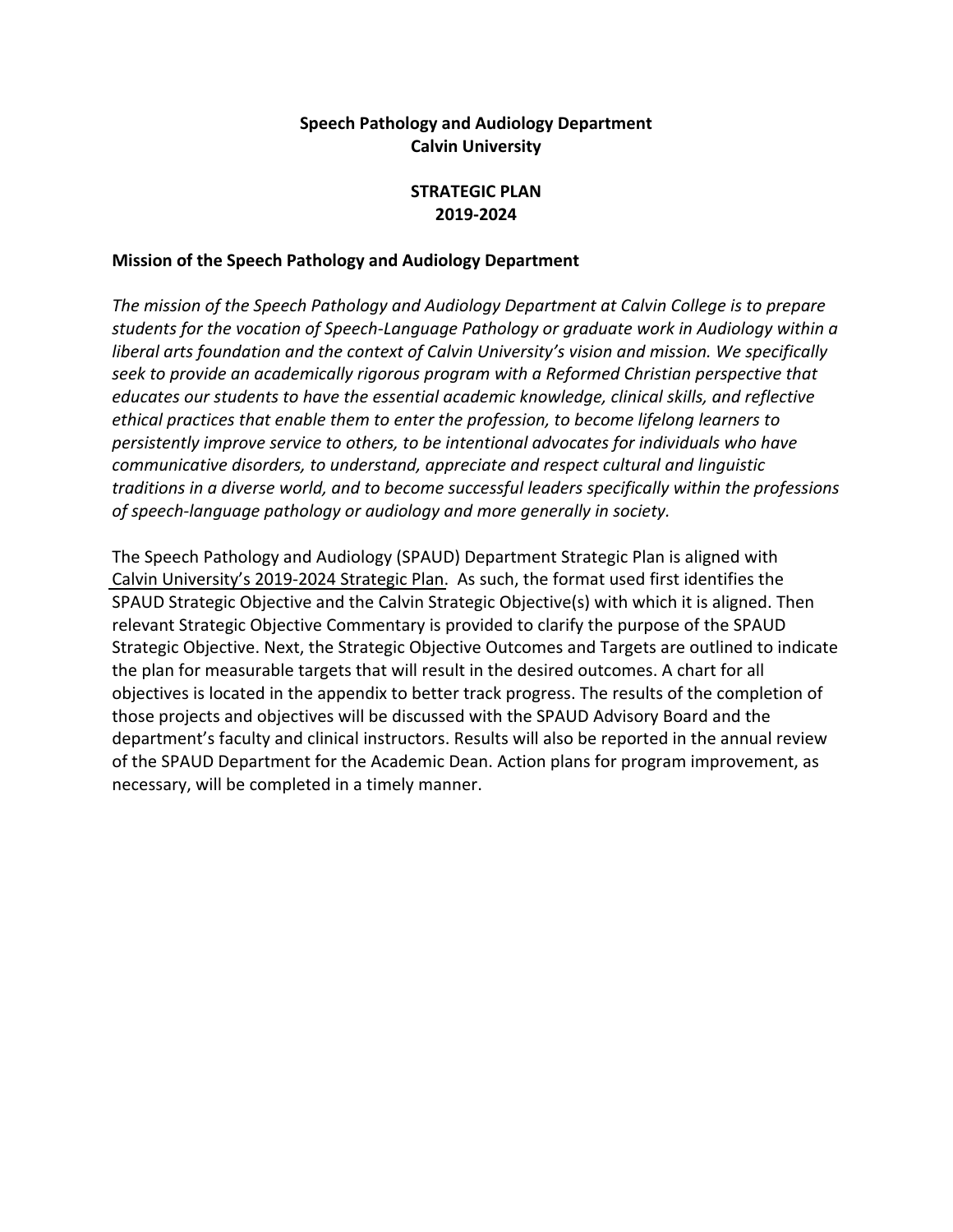#### **SPAUD STRATEGIC OBJECTIVE ONE: Obtain and maintain reaccreditation.**

#### **CALVIN UNIVERSITY STRATEGY:**

Strategy 5: Realize a university structure that drives growth and sustains educational excellence.

**STRATEGIC OBJECTIVE COMMENTARY:** In April 2011, the SPAUD program received initial accreditation (5-year term) from the American Speech-Language-Hearing Association's Council of Academic Accreditation (CAA). We now must apply for reaccreditation by January 2020 to be granted reaccreditation by 2021. We also must maintain that accreditation for a period of five years. Therefore, we need to continue to develop the graduate program in ways that fit CAA requirements (e.g., assessment, curriculum, financial support, diverse clinical opportunities and faculty development). As a result of our initiatives in this area, students will complete a master's degree in an accredited Speech-language Pathology program at Calvin University.

- 1. Complete self-study by December 2019.
- 2. Submit application for reaccreditation by January 2020.
- 3. Complete site visit by Fall 2020.
- 4. Obtain reaccreditation status by March 2021.
- 5. Complete annual reports in 2020, 2021, 2022, and 2023.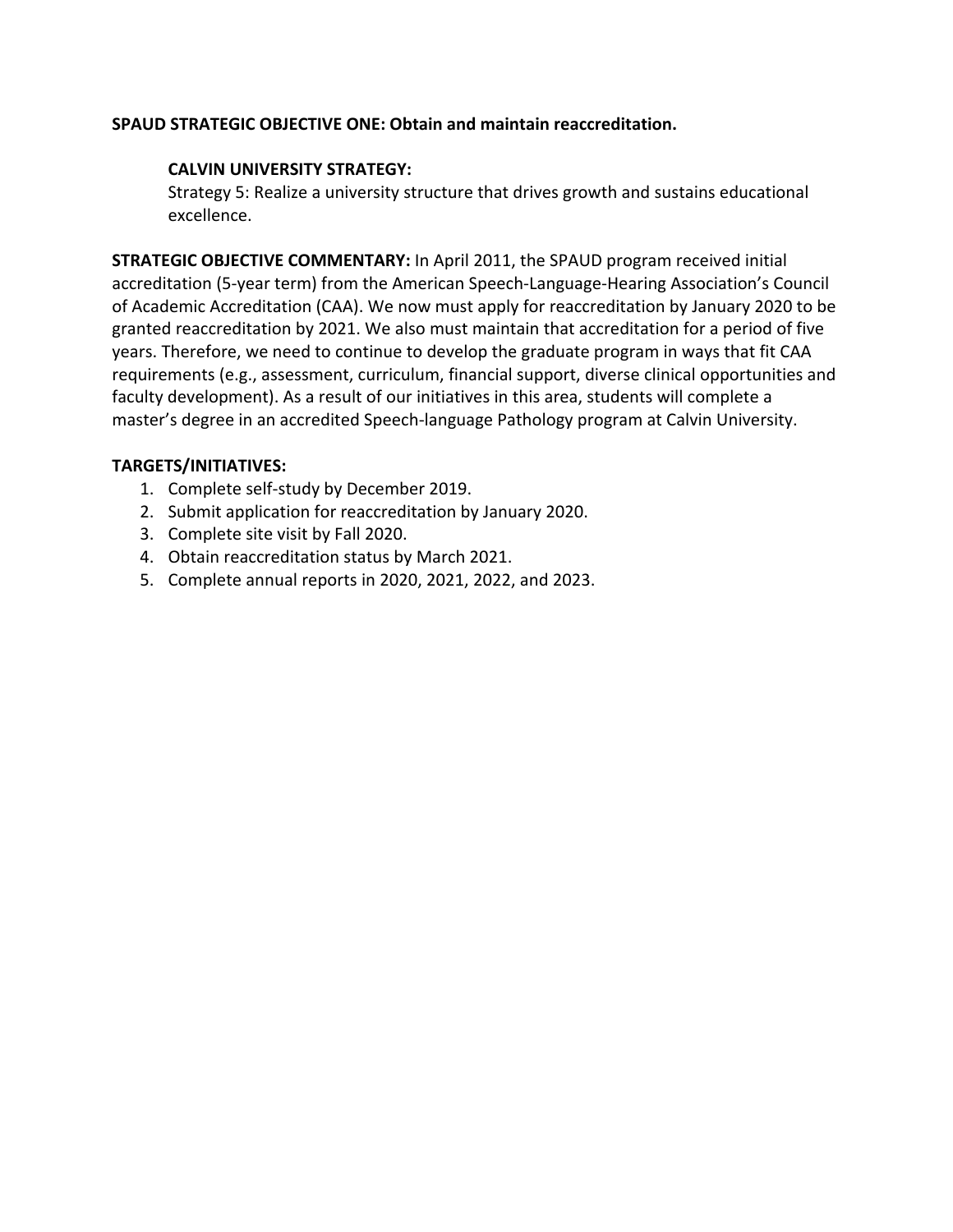**SPAUD STRATEGIC OBJECTIVE TWO: Enrich existing SPAUD curricular content and pedagogical practices to further prepare students for entry-level SLP positions or for entry into other SLP or AuD programs.** 

#### **CALVIN UNIVERSITY STRATEGY**

Strategy 1: Strengthen the community's Reformed Christian witness. Strategy 5: Realize a university structure that drives growth and sustains educational excellence

#### **STRATEGIC OBJECTIVE COMMENTARY:**

Following our candidacy accreditation period, we gained accreditation from CAA in 2015 with no deficits from accreditation visitors. Since then we have focused our curricular growth efforts on areas identified through formal and informal program assessment. Our program's growth is evident in all targeted areas; however, continued program assessment and certification standards indicate that ongoing improvements are warranted in the following areas: (1) information literacy and critical thinking; (2) cultural competency; (3) interprofessional education and practice; (4) flexibility of course delivery and timing; (5) content relevant to current clinical practice issues; and (6) authentic and responsive integration of faith and learning.

- 1. Move SPAUD 505: Research Methods to first semester of graduate program by Fall 2020.
- 2. Develop *Diversity and Inclusion Across the Curriculum* document by August 2020.
- 3. Incorporate complex cases and critical thinking as integral components of SPAUD 515: Special Topics by Summer 2021.
- 4. Add graduate level autism course to the curriculum by Summer 2021.
- 5. Update and expand *Writing Across the Curriculum* document to encompass information literacy and critical thinking by September 2021.
- 6. Document practices of faith integration across the curriculum to assess breadth and depth of our Reformed Christian perspective by 2023.
- 7. Based on annual program assessment, continue to incorporate course content that is responsive to current clinical issues each year as appropriate.
- 8. Refine IPE colloquium series annually based on focus group data and pre-post test measures.
- 9. Obtain additional clinical placement contacts with domestic and international partners annually.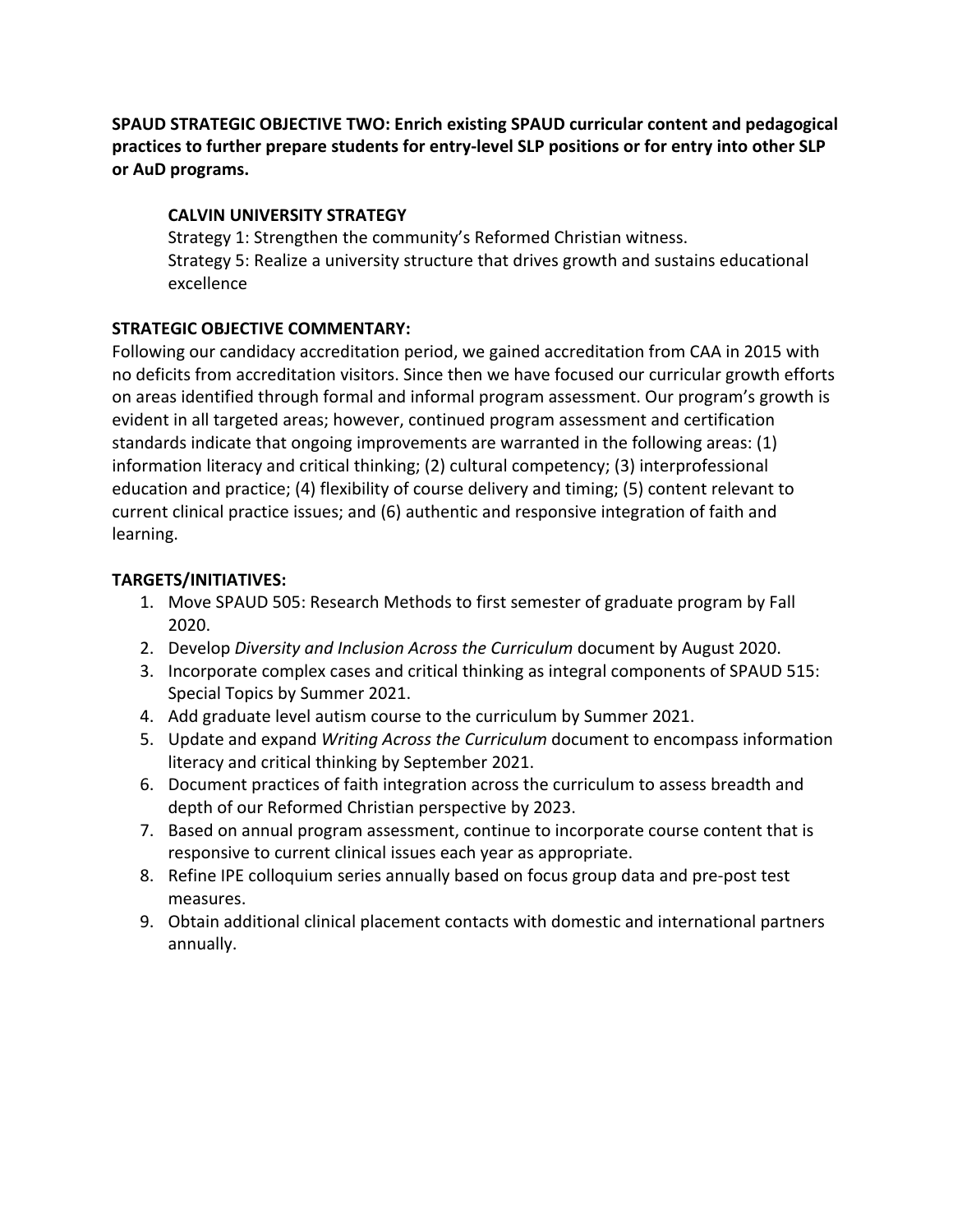## **SPAUD STRATEGIC OBJECTIVE THREE: Expand and refine program offerings through innovation and collaboration to meet needs of students and community.**

## **CALVIN UNIVERSITY STRATEGY**

Strategy 2: Enhance the cultural competency of faculty, staff, and students Strategy 3: Employ growth strategies to diversify and increase student enrollment Strategy 4: Enact a digital strategy that supports innovation.

## **STRATEGIC OBJECTIVE COMMENTARY:**

Program assessment data and educational practice trends indicate that we should expand our program offerings to meet the needs of diversified learners. Our efforts will focus on broadening our community and reaching students who have not been exposed to Reformed Christian tradition. Current and future undergraduate and graduate students will have comprehensive opportunities for clinical experiences within the entire scope of SLP practice. Innovative practices (e.g., online courses, hybrid courses) will reach high school students, postbaccalaureate students, and peer-institution students who do not have CSD programs. These clinical and innovative opportunities will meet the demands of diverse learners in a multimodal culture, as well as increase tuition revenue.

- 1. Offer SPAUD 101, 217, and 218 as online summer courses by 2020.
- 2. Offer SPAUD 101, 217, and 218 online during regular semesters by academic year 2020/2021.
- 3. Pilot online prerequisite course sequence by 2024.
- 4. Pilot new clinical supervision service-delivery model by Fall 2020.
- 5. Incorporate service-learning opportunities in two undergraduate courses by Fall 2022.
- 6. Develop community-based clinical opportunity for graduate student clinicians by 2023.
- 7. Develop new specialty clinics in on-campus clinic by 2024.
- 8. Implement peer mentoring and support programs for AHANA, International, and third culture students by September 2020.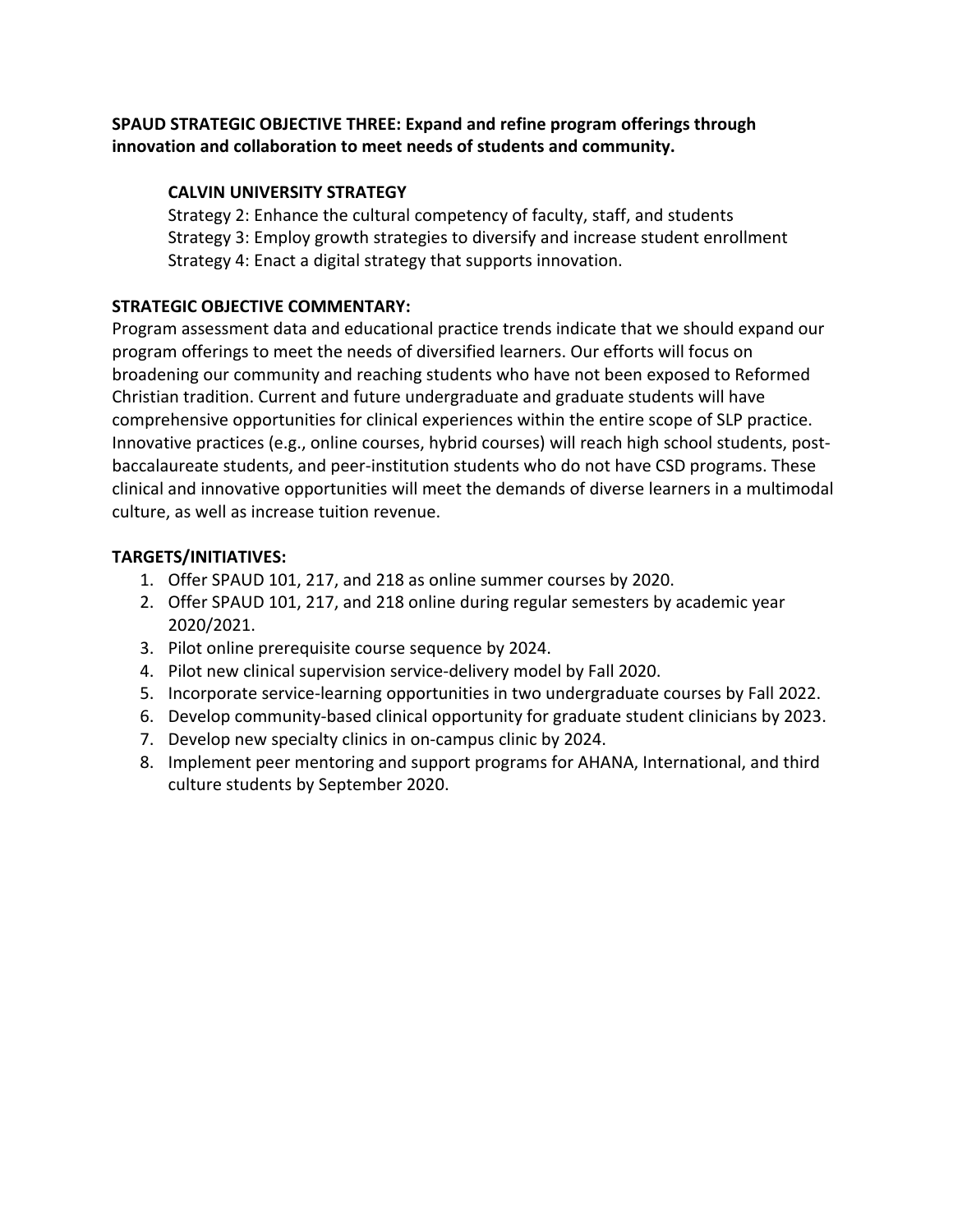## **SPAUD STRATEGIC OBJECTIVE FOUR: Expand and enhance physical and digital learning environment.**

## **CALVIN UNIVERSITY STRATEGY**

Strategy 3: Employ growth strategies to diversify and increase student enrollment. Strategy 4: Enact a digital strategy that supports innovation. Strategy 8: Invest in student living and learning spaces.

## **STRATEGIC OBJECTIVE COMMENTARY:**

The SPAUD program will utilize both face-to-face and digital learning environments to expand our course offerings to reach new student populations. Calvin is partnering with an online program management (OPM) company. We anticipate being able to leverage the marketing prowess of the OPM to be able to reach students who cannot attend our courses face-to-face, such as dually-enrolled high school students and people with bachelor's degrees in other fields who need to take leveling courses before applying for a master's degree program in speechlanguage pathology. We also want to update and upgrade our physical spaces for better collaboration.

- 1. Offer virtual tours for prospective students by fall 2021.
- 2. Increase the impact of our social media presence by adjusting practices annually based on social media trends data.
- 3. Establish physical and clinical space by 2024 for fourth year undergraduate students planning to attend graduate school at other institutions.
- 4. Update and organize clinical space by 2020.
- 5. Establish virtual space for clinical and research collaboration by 2022.
- 6. Improve physical space of clinic waiting area by 2020.
- 7. Update computers for clinical supervision by 2022.
- 8. Incorporate digital and virtual learning tools across the curriculum by 2024.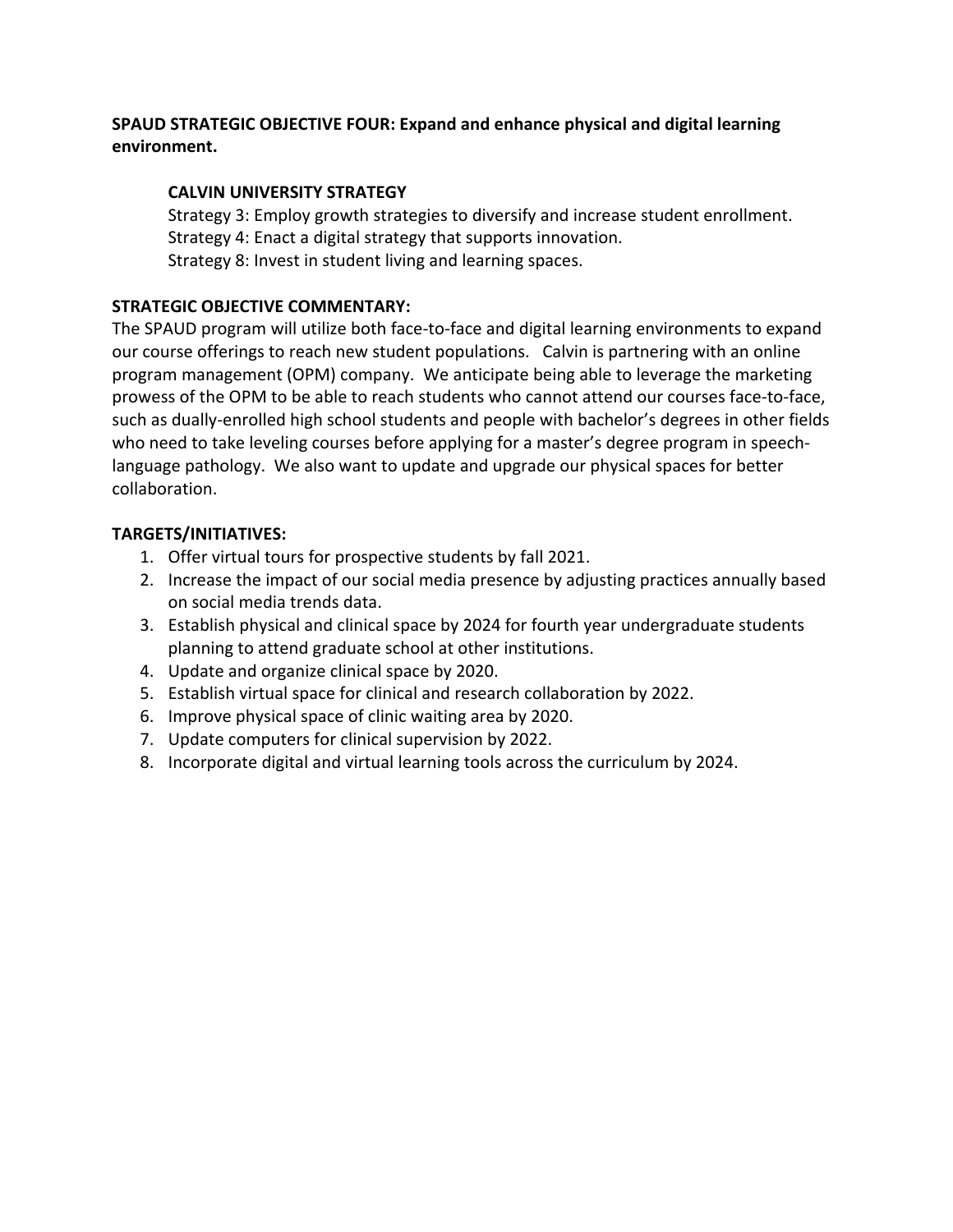#### **SPAUD STRATEGIC OBJECTIVE FIVE: Grow and maintain financial and enrollment stability.**

#### **CALVIN UNIVERSITY STRATEGY**

Strategy 2: Enhance the cultural competency of faculty, staff, and students. Strategy 3: Employ growth strategies to diversify and increase student enrollment. Strategy 5: Realize and university structure that drives growth and sustains educational excellence.

Strategy 7: Cultivate faculty scholarship and student learning that is anchored in disciplinary study and invigorated by effective collaboration.

#### **STRATEGIC OBJECTIVE COMMENTARY:**

Our goal is to increase tuition revenue by increasing and maintaining enrollment for SPAUD undergraduate and graduate students and increase enrollment of non-degree-seeking students enrolled in our classes. We will accomplish this goal through initiatives outlined in other places in this strategic plan. Specifically, we will increase enrollment and financial stability through recruitment and retention efforts, curricular refinement, service delivery expansion, and increased faculty and staff capacity for teaching and scholarship.

- 1. Recruit dually-enrolled high school students by 2022.
- 2. Increase recruitment and retention of AHANA, International, and third culture students by 5% by 2024.
- 3. Increase enrollment of undergraduate students by 5% 2024.
- 4. Enroll at least five non-degree seeking students across the program each semester by 2021.
- 5. Maintain graduate enrollment of 30 students per cohort each year.
- 6. Operate within our budget annually.
- 7. Maintain five fulltime tenure-track faculty lines by 2024.
- 8. Increase internal and external grant funding by 2024.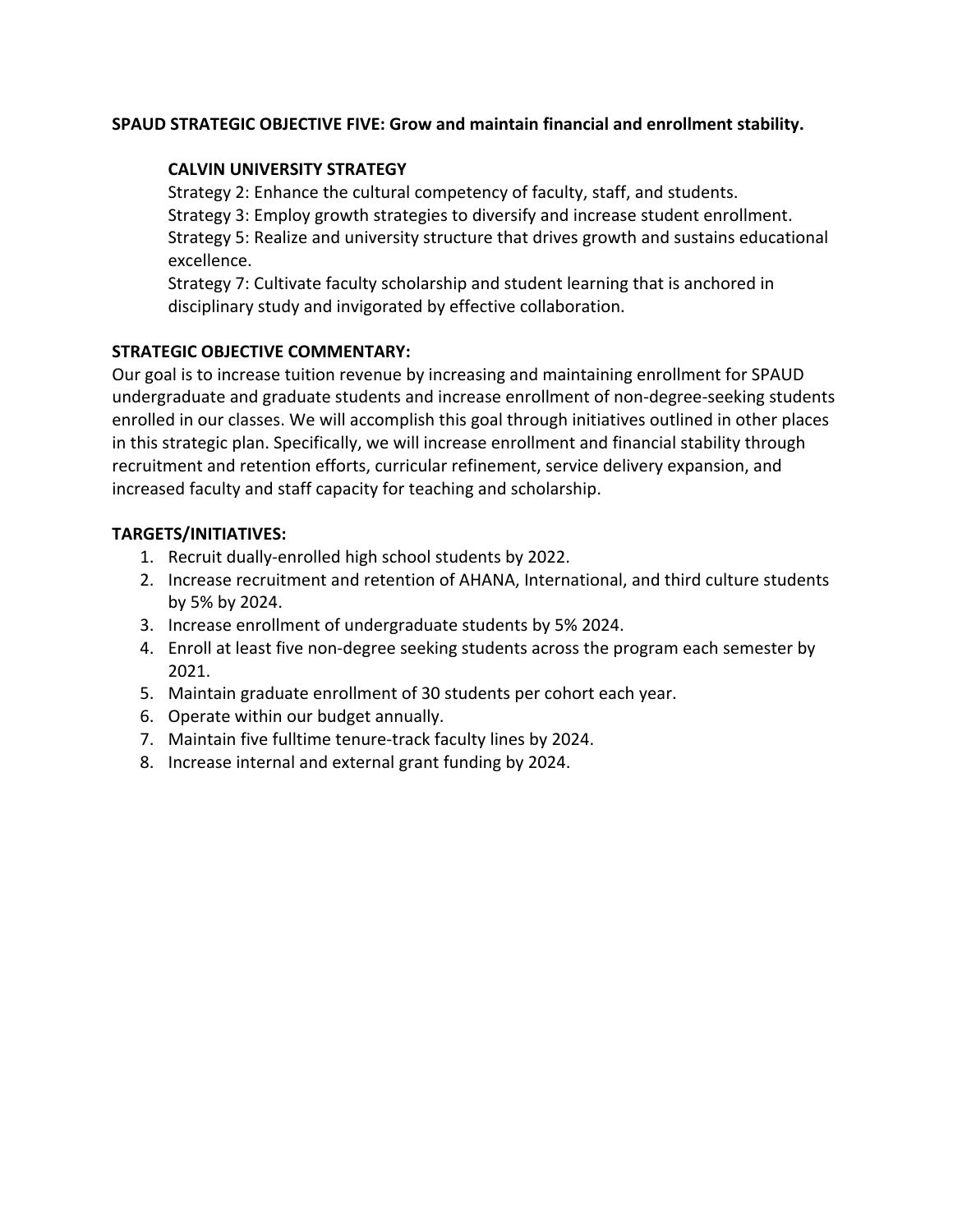#### **SPAUD STRATEGIC OBJECTIVE SIX: Support faculty and staff development.**

#### **CALVIN UNIVERSITY STRATEGY**

Strategy 1: Strengthen the community's Reformed Christian witness Strategy 7: Cultivate faculty scholarship and student learning that is anchored in disciplinary study and invigorated by effective collaboration.

**STRATEGIC OBJECTIVE COMMENTARY:** The SPAUD department has a cohesive, collaborative team of colleagues, yet there is always room for improvement of teaching, scholarship, advising and service. Program assessment data have suggested particular improvement is warranted in ensuring consistency across clinical and academic learning environments. University level support is available through a variety of initiatives. Department level proposals for faculty and staff development have been established and new initiatives are in progress. We see this goal as sustaining and improving what we do and how we do it.

- 1. Hire new tenure-track faculty member by fall 2020.
- 2. Participate in the new Calvin faculty development initiative by 2024.
- 3. Provide scaffolded department-level cultural competence training annually.
- 4. Establish regular meetings by Spring 2020 for clinical and academic teachers to collaborative in order to increase consistency and quality of student education.
- 5. Establish support plan for adjunct faculty by Fall 2020.
- 6. Incorporate sharing of pedagogical and faith-learning practices into departmental meetings by Fall 2020.
- 7. Faculty continue to develop plans for improving teaching, research, advising and service annually by June.
- 8. Staff continue to develop plans for performance improvement, annually by June.
- 9. Provide time and support for presentations on evidence-based clinical and academic practices, as needed.
- 10. Provide support for continuing education for clinical instruction practices, annually by June.
- 11. Provide support for research, including equipment, lab space, and student research assistance, annually as needed.
- 12. Provide support for teaching and advising improvement for teaching faculty/staff, annually as needed.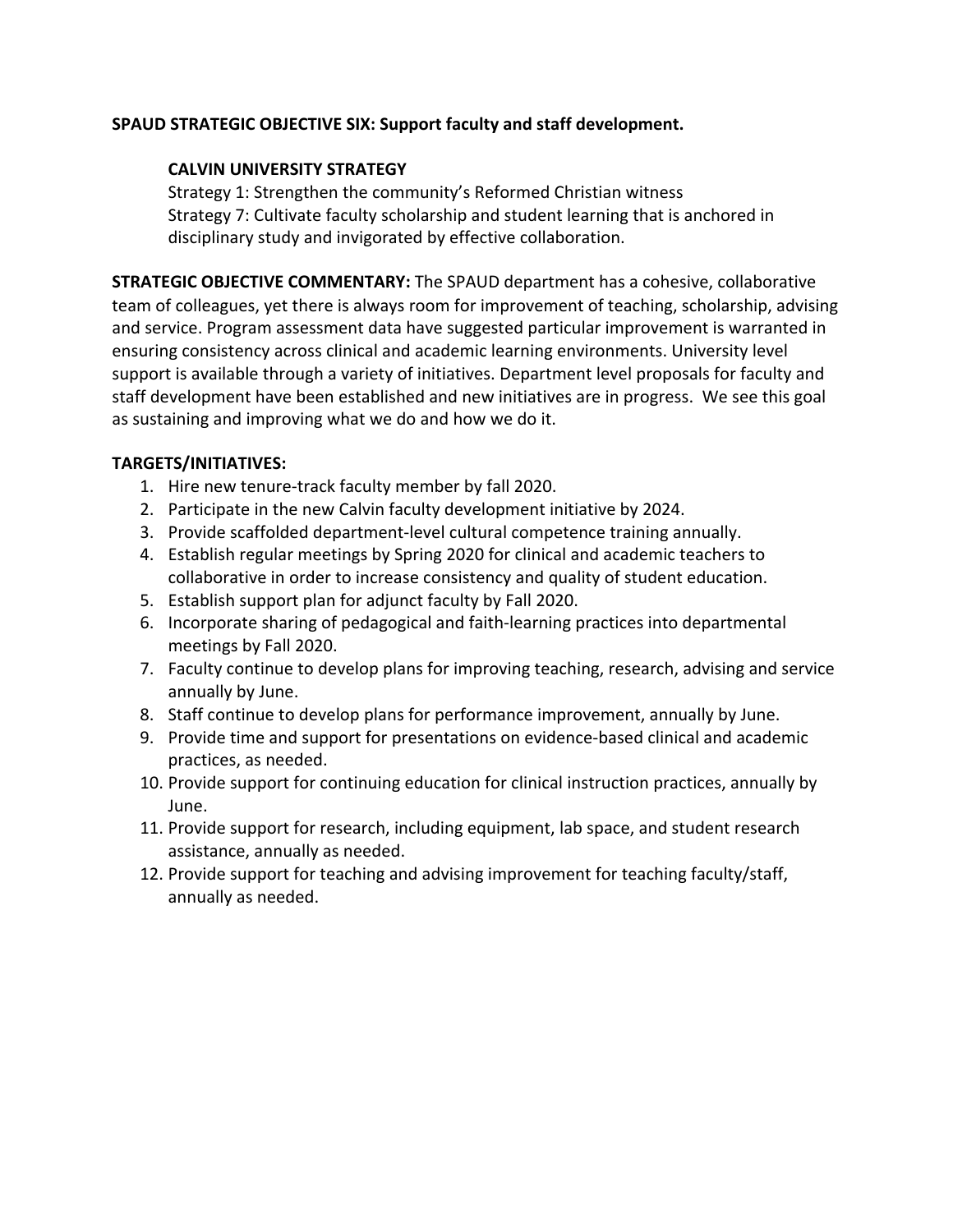## **SPAUD STRATEGIC OBJECTIVE SEVEN: Refine program assessment to increase quality of assessment data and related program improvements.**

## **CALVIN UNIVERSITY STRATEGY**

Strategy 5: Realize and university structure that drives growth and sustains educational excellence.

**STRATEGIC OBJECTIVE COMMENTARY:** The SPAUD program continues to assess the effectiveness of its program. In light of current assessment data, feedback from current students and alumni, input from clinical supervisors, and advice from the SPAUD Advisory Board, we should refine our formal and informal assessment tools in order to obtain more impactful assessment information. Updated assessment procedures will be implemented across the undergraduate and graduate curricula. Results from those assessments will be incorporated at regular intervals in order to make responsive and appropriate programmatic improvements.

- 1. Complete program assessment for Calvin and reaccreditation report by February 2020.
- 2. Incorporate mechanism for program-level student feedback into assessment by Fall 2020.
- 3. Incorporate new mechanism for alumni and employer feedback into assessment by Fall 2021.
- 4. Develop plan for course-level assessment by Fall 2020.
- 5. Implement course-level assessment annually to encompass all undergraduate and graduate courses over the span of 5-7 years.
- 6. Complete annual program assessment prior to start of new academic year.
- 7. Use assessment data to guide appropriate program changes annually to be implemented on a semester-by-semester basis.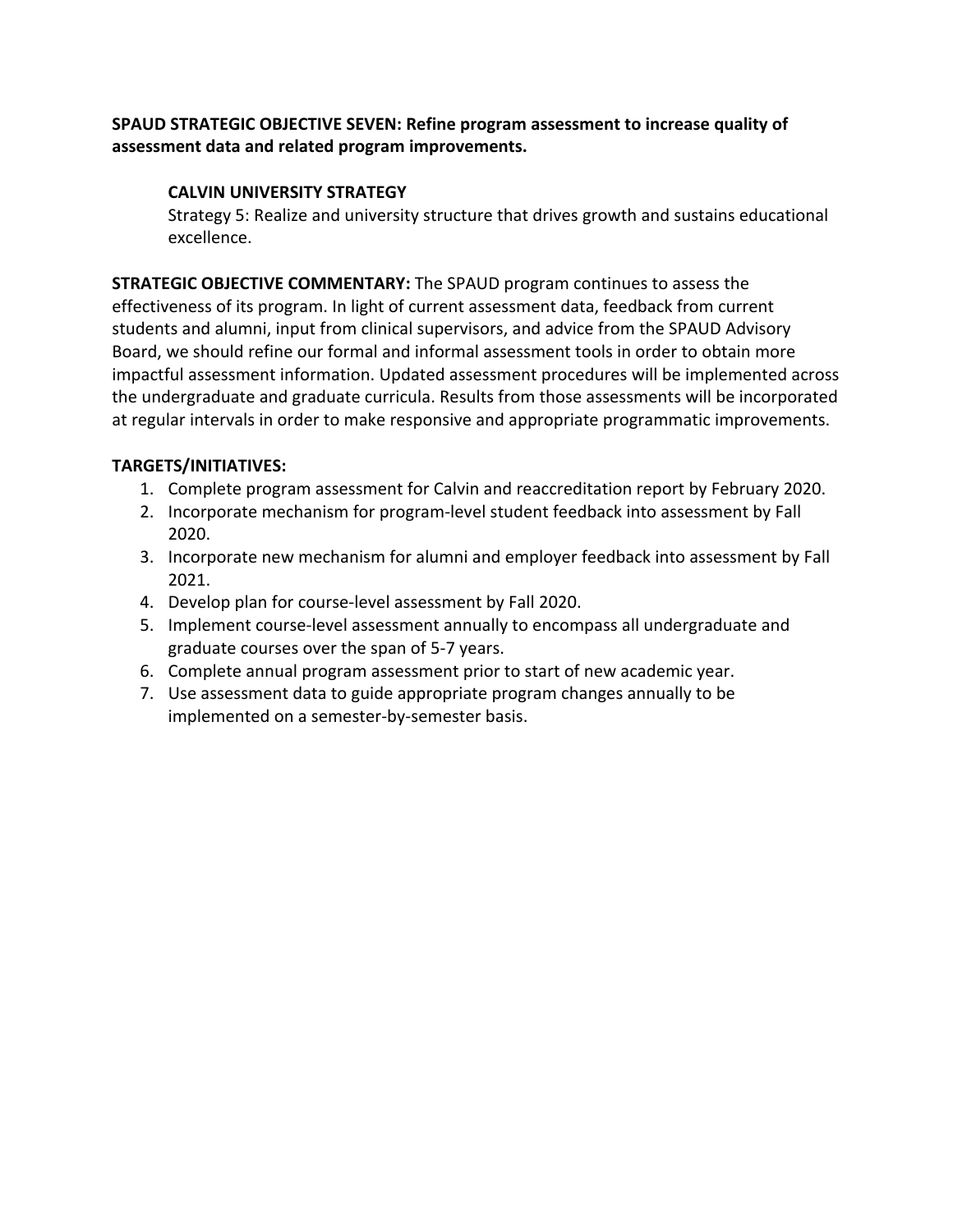# **Appendix SPAUD Strategic Plan 2019-2024**

| <b>Strategic Objectives</b>                                                                                                                                                             | <b>Action Plan</b>                     | <b>Responsible Party</b>     | <b>Due Date</b>       | <b>Progress</b> |
|-----------------------------------------------------------------------------------------------------------------------------------------------------------------------------------------|----------------------------------------|------------------------------|-----------------------|-----------------|
| <b>Target 1: Obtain and maintain accreditation</b>                                                                                                                                      |                                        |                              |                       |                 |
| 1a. Complete self-study by December<br>2019                                                                                                                                             | Complete<br>application                | Program &<br>Clinic Director | Dec 2019              | Completed       |
| 1b. Submit application for reaccreditation<br>by Jan 2020                                                                                                                               | Submit application                     | Program &<br>Clinic Director | Jan 2020              | Completed       |
| 1c. Complete site visit by Fall 2020                                                                                                                                                    | Prepare for<br>site visit              | Program &<br>Clinic Director | <b>Fall 2020</b>      | In Process      |
| 1d. Obtain reaccreditation status by<br><b>March 2021</b>                                                                                                                               |                                        | Program Director             | <b>March 2021</b>     | In Process      |
| 1e. Complete annual reports in 2022, 2022,<br>2023                                                                                                                                      | Submit<br>annual CAA                   | Program Director             | Annually by<br>Feb 1  | In Process      |
| Target 2: Enrich existing SPAUD curricular content and pedagogical practices to further prepare students for entry-<br>level SLP positions or for entry into other SLP or AuD programs. |                                        |                              |                       |                 |
| 2a. Move SPAUD 505: Research Methods<br>to first semester of graduate program by<br>Fall 2020.                                                                                          | Submit to<br>EPC and CSC               | Program Director             | <b>Fall 2020</b>      | Completed       |
| 2b. Develop Diversity and Inclusion Across<br>the Curriculum document by August 2020.                                                                                                   |                                        | Peggy                        | In process            |                 |
| 2c. Incorporate complex cases and critical<br>thinking as integral components of SPAUD<br>515: Special Topics by Summer 2021.                                                           |                                        |                              | Summer 2021           |                 |
| 2d. Add graduate level autism course to<br>the curriculum by Summer 2021.                                                                                                               | Submitted to EPC<br>and Faculty Senate | Program Director             | Summer 2021 Completed |                 |
| 2e. Update and expand Writing Across the<br>Curriculum document to encompass<br>information literacy and critical thinking by<br>September 2021.                                        |                                        | Peggy                        | Sept 2021             |                 |
| 2f. Document practices of faith integration<br>across the curriculum to assess breadth<br>and depth of our Reformed Christian<br>perspective by 2023.                                   |                                        | Peggy                        | 2023                  |                 |
| 2g. Based on annual program assessment,<br>continue to incorporate course content<br>that is responsive to current clinical issues<br>each year as appropriate.                         |                                        | Jen                          | Ongoing               | Ongoing         |
| 2h. Refine IPE colloquium series annually<br>based on focus group data and pre-post<br>test measures.                                                                                   |                                        | Jen                          |                       |                 |
| 2i. Obtain additional clinical placement<br>contacts with domestic and<br>international partners annually.                                                                              |                                        |                              |                       |                 |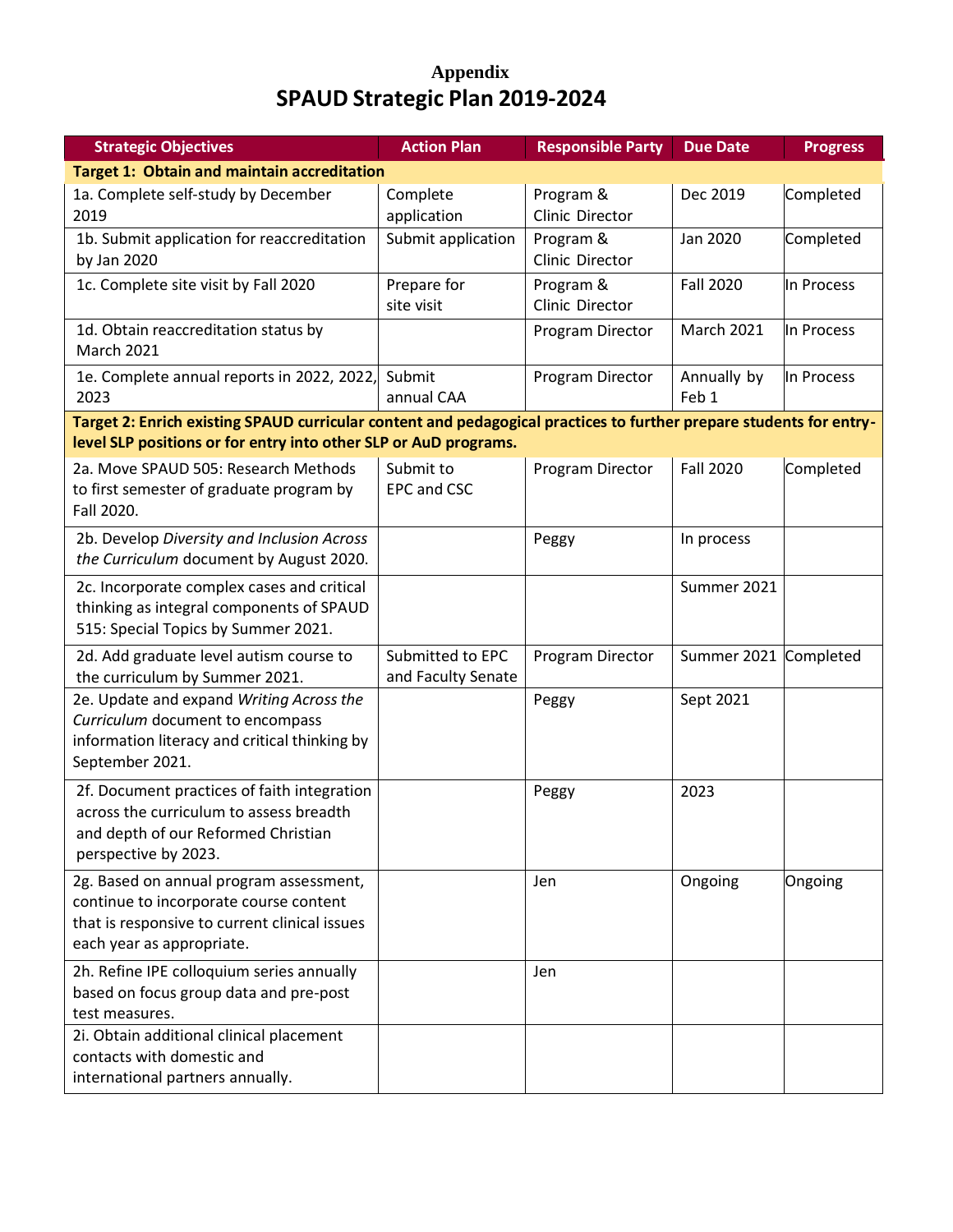| Target 3: Expand and refine program offerings through innovation and collaboration to meet needs of students and |
|------------------------------------------------------------------------------------------------------------------|
| community.                                                                                                       |

| 3a. Offer SPAUD 101, 217, and 218 as<br>online summer courses by 2020.                                                             |  | Brian (101, 218)<br>Beth (217)                | 2020               | Completed                                   |  |
|------------------------------------------------------------------------------------------------------------------------------------|--|-----------------------------------------------|--------------------|---------------------------------------------|--|
| 3b. Offer SPAUD 101, 210, 217, and 218<br>online during regular semesters by<br>academic year 2020/2021.                           |  | Brian (101, 218)<br>Beth (217)<br>Peggy (210) | <b>Fall 2020</b>   | 101<br>completed;<br>210, 217 and<br>218 in |  |
| 3c. Pilot online prerequisite course<br>sequence by 2024.                                                                          |  |                                               | 2022               | In process                                  |  |
| 3d. Pilot new clinical supervision service-<br>delivery model by Fall 2020.                                                        |  | Jen                                           | <b>Fall 2020</b>   |                                             |  |
| 3e. Incorporate service-learning<br>opportunities in two undergraduate<br>courses by Fall 2022                                     |  | Peggy<br>(Phonetics)                          | <b>Fall 2020</b>   |                                             |  |
| 3f. Develop community-based clinical<br>opportunity for graduate student<br>clinicians by 2023.                                    |  | Jen                                           | 2023               |                                             |  |
| 3g. Develop new specialty clinics in on-<br>campus clinic by 2024.                                                                 |  | Jen                                           | 2024               |                                             |  |
| 3h. Implement peer mentoring and<br>support programs for AHANA,<br>International, and third culture students<br>by September 2020. |  | Beth, Peggy,<br>Brian, Heather                | Sept 2020          | In process                                  |  |
| Target 4: Expand and enhance physical and digital learning environment.                                                            |  |                                               |                    |                                             |  |
| 4a. Offer virtual tours for prospective<br>students by fall 2021.                                                                  |  |                                               | <b>Fall 2021</b>   |                                             |  |
| 4b. Increase the impact of our social<br>media presence by adjusting practices<br>annually based on social media trends<br>data.   |  |                                               | Review<br>Annually |                                             |  |
| 4c. Establish physical and clinical space by                                                                                       |  |                                               |                    |                                             |  |
| 2024 for fourth year undergraduate<br>students planning to attend graduate<br>school at other institutions.                        |  |                                               | 2024               |                                             |  |
| 4d. Update and organize clinical space by<br>2020.                                                                                 |  |                                               | 2020               |                                             |  |
| 4e. Establish virtual space for clinical and<br>research collaboration by 2022.                                                    |  |                                               | 2022               |                                             |  |
| 4f. Improve physical space of clinic waiting<br>area by 2020.                                                                      |  |                                               | 2020               | Competed                                    |  |
| 4e. Update computers for clinical<br>supervision by 2022.                                                                          |  |                                               | 2022               |                                             |  |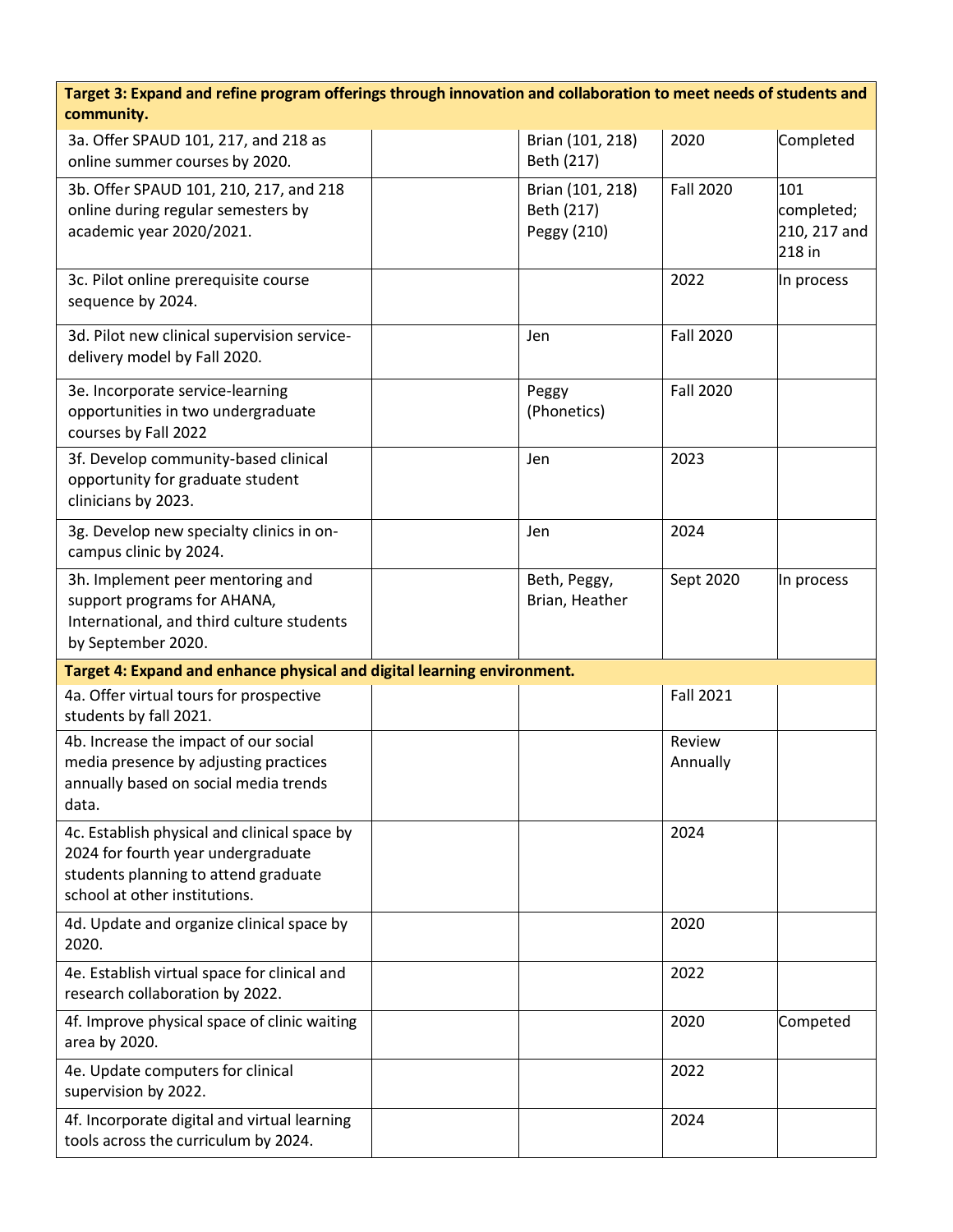| Target 5: Grow and maintain financial and enrollment stability.                                                                                                                  |                             |                  |                    |            |  |
|----------------------------------------------------------------------------------------------------------------------------------------------------------------------------------|-----------------------------|------------------|--------------------|------------|--|
| 5a. Recruit dually-enrolled high school<br>students by 2022.                                                                                                                     |                             |                  | 2022               |            |  |
| 5b. Increase recruitment and retention of<br>AHANA, International, and third culture<br>students by 5% by 2024.                                                                  |                             |                  | 2024               | Completed  |  |
| 5c. Increase enrollment of<br>undergraduate students by 5% by                                                                                                                    |                             |                  | 2024               | Completed  |  |
| 5d. Enroll at least five non-degree<br>seeking students across the program<br>each semester by 2021.                                                                             |                             |                  | 2021               |            |  |
| 5e. Maintain graduate enrollment of 30<br>students per cohort each year.                                                                                                         |                             |                  |                    |            |  |
| 5f. Operate within our budget annually.                                                                                                                                          |                             |                  |                    |            |  |
| 5g. Maintain five fulltime tenure-track<br>faculty lines by 2024.                                                                                                                |                             |                  | 2024               |            |  |
| 5h. Increase internal and external grant<br>funding by 2024.                                                                                                                     |                             |                  | 2024               |            |  |
| Target 6: Support faculty and staff development.                                                                                                                                 |                             |                  |                    |            |  |
| 6a. Hire new tenure-track faculty member<br>by fall 2020.                                                                                                                        | Department.<br>Dean and PSC | Program Director | <b>Fall 2020</b>   | Done       |  |
| 6b. Participate in the new Calvin faculty<br>development initiative by 2024.                                                                                                     |                             |                  | 2024               |            |  |
| 6c. Provide scaffolded department-level<br>cultural competence training annually.                                                                                                |                             |                  | Annually           | In Process |  |
| 6d. Establish regular meetings by Spring<br>2020 for clinical and academic teachers to<br>collaborative in order to increase<br>consistency and quality of student<br>education. |                             |                  | Spring<br>2020     | In Process |  |
| 6e. Establish support plan for adjunct<br>faculty by Fall 2020.                                                                                                                  |                             |                  | <b>Fall 2020</b>   |            |  |
| 6f. Incorporate sharing of pedagogical<br>and faith-learning practices into<br>departmental meetings by Fall 2020.                                                               |                             | Peggy            | <b>Fall 2020</b>   |            |  |
| 6g. Faculty continue to develop plans for<br>improving teaching, research, advising<br>and service annually by June.                                                             |                             |                  | Review<br>annually |            |  |